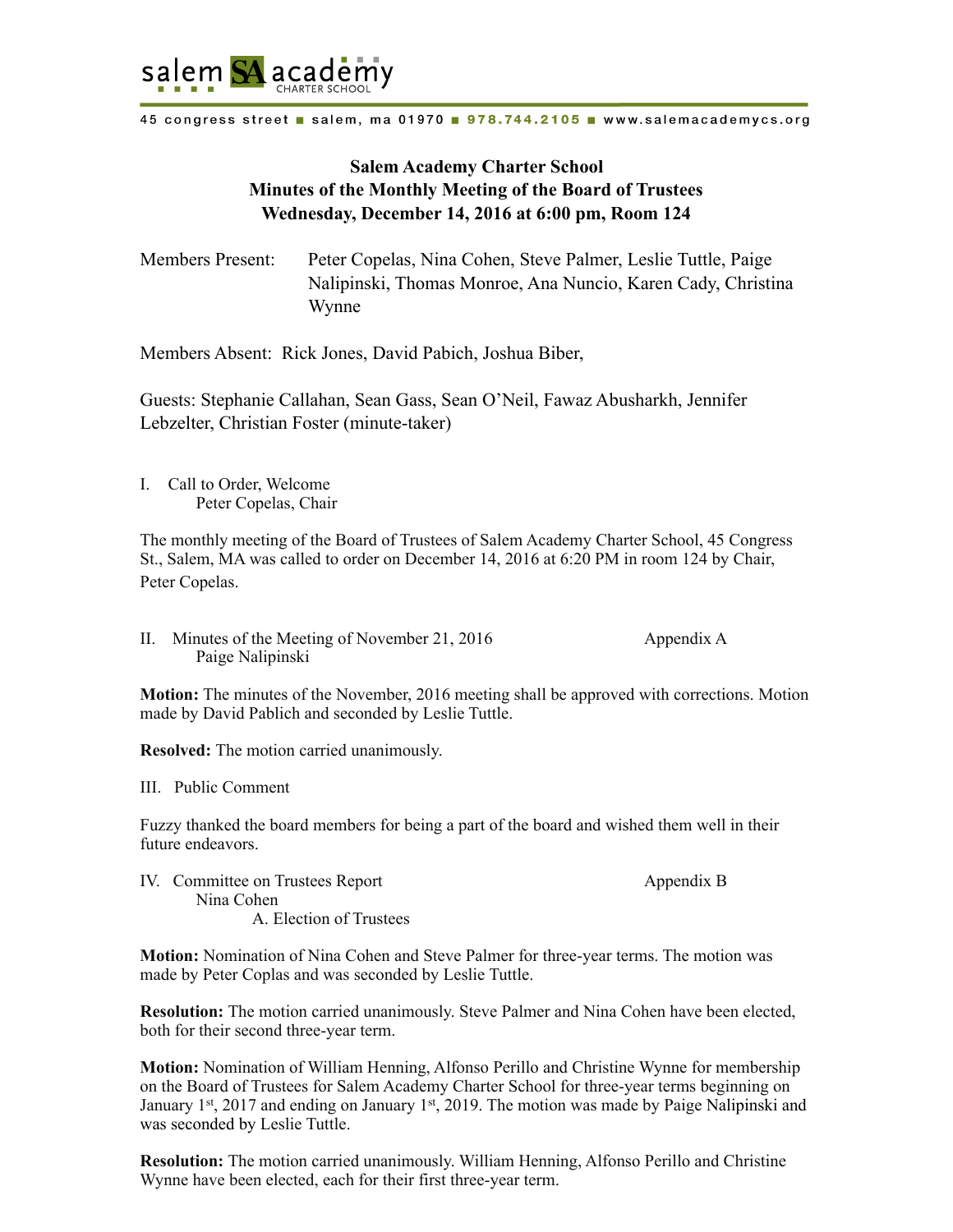

45 congress street a salem, ma 01970 a 978.744.2105 a www.salemacademycs.org

## B. Election of Officers [VOTE]

**Motion:** Nomination of Nina Cohen for Chair of the Board, Steve Palmer for Vice Chair of the Board, Thomas Monroe for Treasurer of the Board, and Rick Jones as Secretary of the Board. These positions will be held for one year terms starting January 1<sup>st</sup>, 2017 and ending on December 31st, 2017. The motion was made by Paige Nalipinski and was seconded by Leslie Tuttle.

**Resolution:** The motion carried unanimously. Nina Cohen, Steve Palmer, Thomas Monroe and Rick Jones have been elected to the respective positions, all for one-year terms.

**Motion:** Nomination of Steve Palmer for Chair of the Trusteeship Committee. This position will be held for a one-year term starting January  $1<sup>st</sup>$ , 2017 and ending on December 31 $<sup>st</sup>$ , 2017. The</sup> motion was made by Paige Nalipinski and was seconded by Thomas Monroe.

**Resolution:** The motion carried unanimously. Steve Palmer has been elected as the Chair of the Trusteeship Committee for a one-year term.

## C. Farewell to Retiring Trustees

The Salem Academy Board of Trustees bade farewell to the following board members: Paige Nalipinski, Leslie Tuttle, Ana Nuncio and Peter Copelas for their hard work over the years. The school is incredibly grateful for the work they have done for the students and community of Salem Academy.

VIII. Committee Reports A. Development Committee Nina Cohen

The Development Committee is sending out a letter to 1,200 people in an effort to sell theatre seats for the new arts center. There is still a large gap between the money that has been raised and the money needed to fund the rest of the theatre. The Development Committee has set a goal to raise \$18,000. They have currently raised \$4,000 of that \$18,000 total.

March 29, 2017 is a scheduled open house for the Arts Center. This will be an opportunity for parents and committee to see student work and musical performances.

Saturday March  $25<sup>th</sup>$  is an opportunity for board member training up at the Pingrey School in Hamilton, NH.

 B. HR Committee Karen Cady

Over thanksgiving weekend, Rick Jones, Karen Cady and Alfonso Perillo met to talk about goals for the year. Thursday, December  $15<sup>th</sup>$  will be a meeting Jane Callahan on HR practices at Salem Academy.

C. Finance Committee Appendix C Thomas Monroe/Peter Copelas